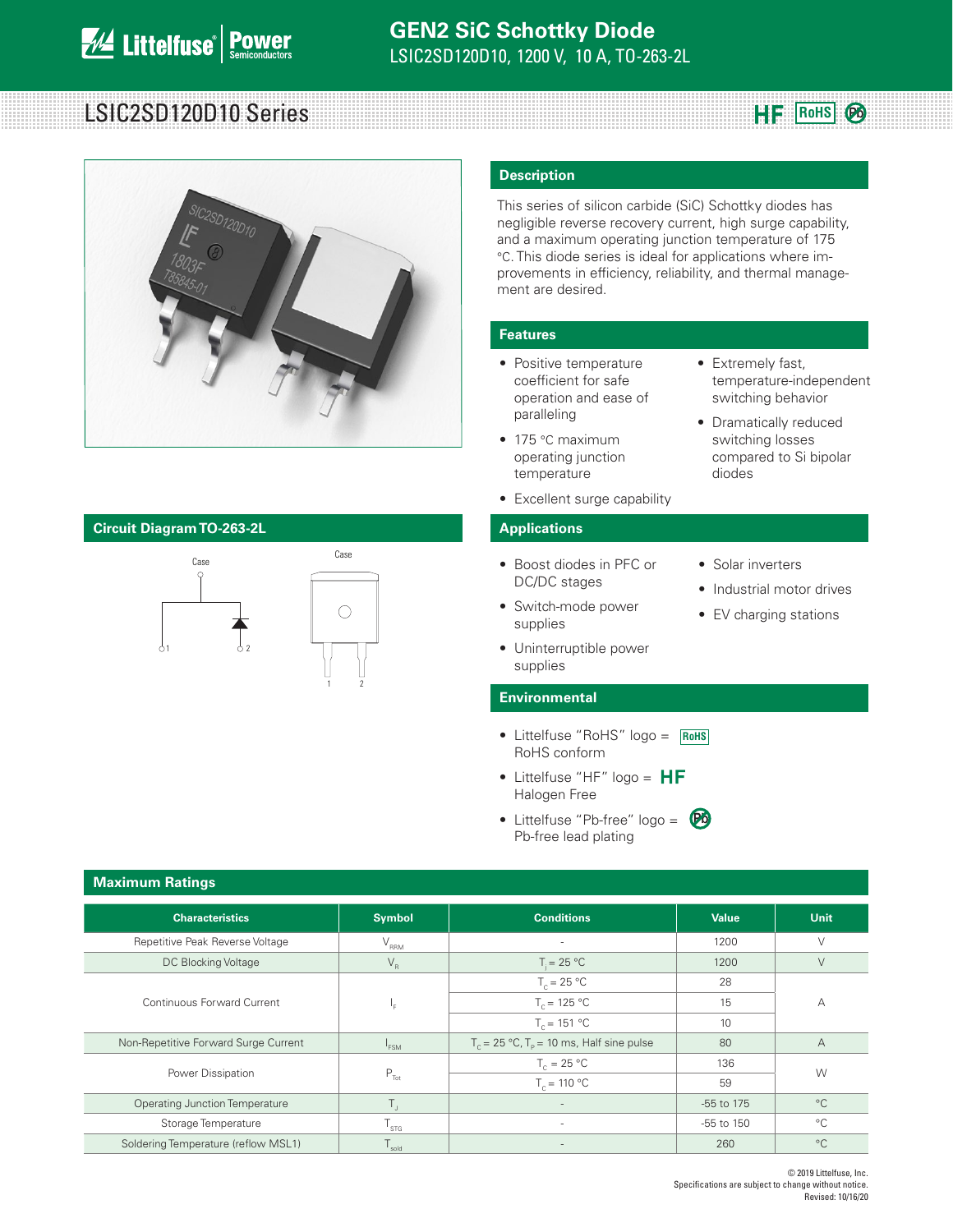| <b>Electrical Characteristics</b> |                         |                                                                       |                          |      |      |        |
|-----------------------------------|-------------------------|-----------------------------------------------------------------------|--------------------------|------|------|--------|
|                                   |                         |                                                                       | Value                    |      |      |        |
| <b>Characteristics</b>            | <b>Symbol</b>           | <b>Conditions</b>                                                     | Min.                     | Typ. | Max. | Unit   |
|                                   |                         | $I_c = 10 A$ , T <sub>1</sub> = 25 °C                                 | $\overline{\phantom{a}}$ | 1.5  | 1.8  | $\vee$ |
| Forward Voltage                   | $V_F$                   | $I_F = 10 A, T_J = 175 °C$                                            | $\overline{\phantom{a}}$ | 2.2  |      |        |
| <b>Reverse Current</b>            | $\mathsf{I}_\mathsf{R}$ | $V_p = 1200 \text{ V}$ , T <sub>1</sub> = 25 °C                       | $\overline{\phantom{a}}$ | <1   | 100  | μA     |
|                                   |                         | $V_p = 1200 \text{ V}$ , T <sub>1</sub> = 175 °C                      | ٠                        | 10   |      |        |
| <b>Total Capacitance</b>          | $\mathsf{C}$            | $V_p = 1 V$ , f = 1 MHz                                               | $\overline{\phantom{a}}$ | 582  |      | pF     |
|                                   |                         | $V_p = 400 V$ , f = 1 MHz                                             | $\overline{\phantom{a}}$ | 53   |      |        |
|                                   |                         | $V_p = 800 V$ , f = 1 MHz                                             | $\overline{\phantom{a}}$ | 40   |      |        |
| <b>Total Capacitive Charge</b>    | $Q_{\rm c}$             | $V_R$<br>V <sub>R</sub> = 800 V, Q <sub>c</sub> = SC(V)dV<br>$\Omega$ | ٠                        | 57   |      | nC     |

**Footnote:**  $T_{\text{J}} = +25 \text{ °C}$  unless otherwise specified

| <b>Thermal Characteristics</b> |                                  |                   |              |      |      |      |
|--------------------------------|----------------------------------|-------------------|--------------|------|------|------|
|                                |                                  | <b>Conditions</b> | <b>Value</b> |      |      |      |
| <b>Characteristics</b>         | <b>Symbol</b>                    |                   | Min.         | Typ. | Max. | Unit |
| <b>Thermal Resistance</b>      | $R_{\rm \scriptscriptstyle QJC}$ | $\sim$            |              | 1.1  |      | °C/W |





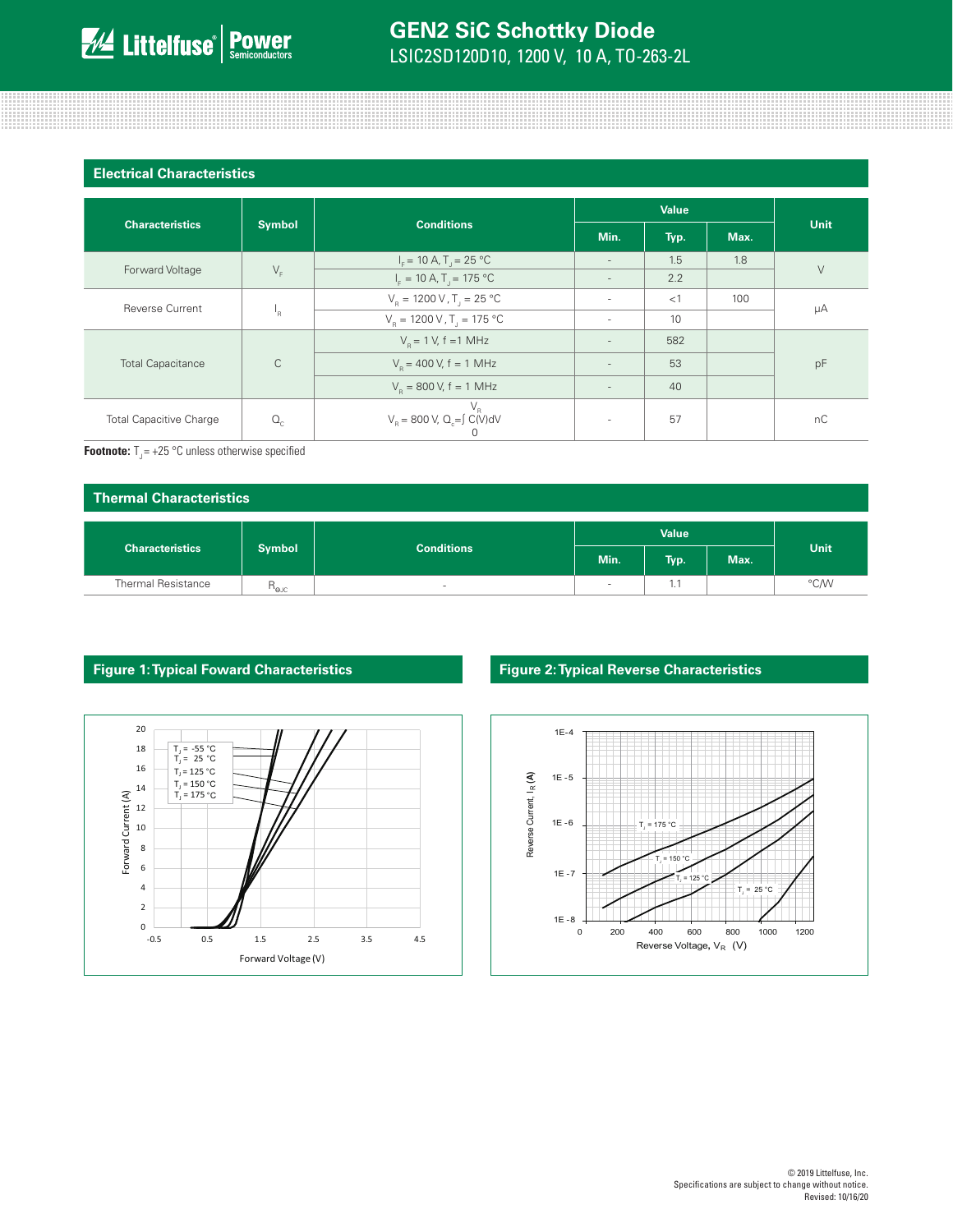



### **Figure 7: Stored Energy vs. Reverse Voltage Figure 8: Transient Thermal Impedance**



### **Figure 3: Power Derating Figure 4: Current Derating Figure 4: Current Derating**



### **Figure 5: Capacitance vs. Reverse Voltage Figure 6: Capacitive Charge vs. Reverse Voltage**



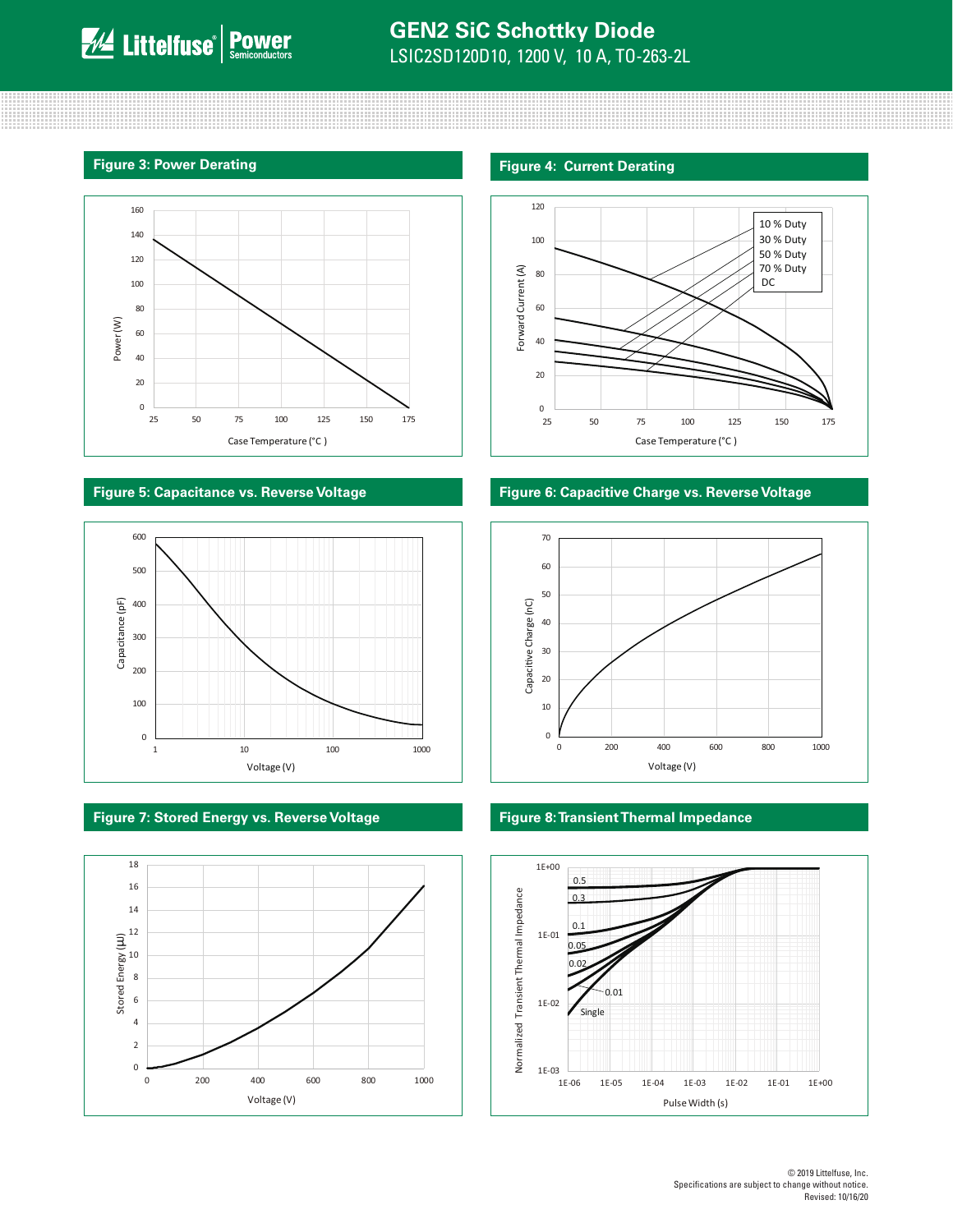**Dimensions-Package TO-263-2L**



| <b>Symbol</b>  | <b>Millimeters</b> |                              |            |  |
|----------------|--------------------|------------------------------|------------|--|
|                | <b>Min</b>         | <b>Nom</b>                   | <b>Max</b> |  |
| A              | 4.30               | 4.50                         | 4.70       |  |
| A1             | 0.00               | $\qquad \qquad \blacksquare$ | 0.25       |  |
| b              | 0.70               | 0.80                         | 0.90       |  |
| b1             | 1.17               | 1.27                         | 1.37       |  |
| c              | 0.46               | 0.50                         | 0.60       |  |
| c1             | 1.25               | 1.30                         | 1.40       |  |
| D              | 9.00               | 9.20                         | 9.40       |  |
| D <sub>1</sub> | 6.50               | 6.70                         | 6.90       |  |
| Е              | 9.80               | 10.00                        | 10.20      |  |
| E1             | 7.80               | 8.00                         | 8.20       |  |
| E <sub>2</sub> | 9.70               | 9.90                         | 10.10      |  |
| e              | 5.08 BSC           |                              |            |  |
| н              | 15.00              | 15.30                        | 15.60      |  |
| L              | 2.00               | 2.30                         | 2.60       |  |
| L1             | 1.00               | 1.20                         | 1.40       |  |
| L2             | 0.254 BSC          |                              |            |  |

### **Part Numbering and Marking System**



- $SIC = SIC Diode$
- $2 = Gen2$
- SD = Schottky Diode
- $D = TO-263$  Package (2 Lead)
- $10$  = Current Rating (10 A)
- $YY = Year$
- $WW = Week$
- $F = Special Code$
- ZZZZZZ-ZZ = Lot Number

### **Packing Option**

| <b>Part Number</b> | Marking      | <b>Packing Mode</b> | M.O.Q |
|--------------------|--------------|---------------------|-------|
| LSIC2SD120D10      | SIC2SD120D10 | Tape and Reel       | 800   |